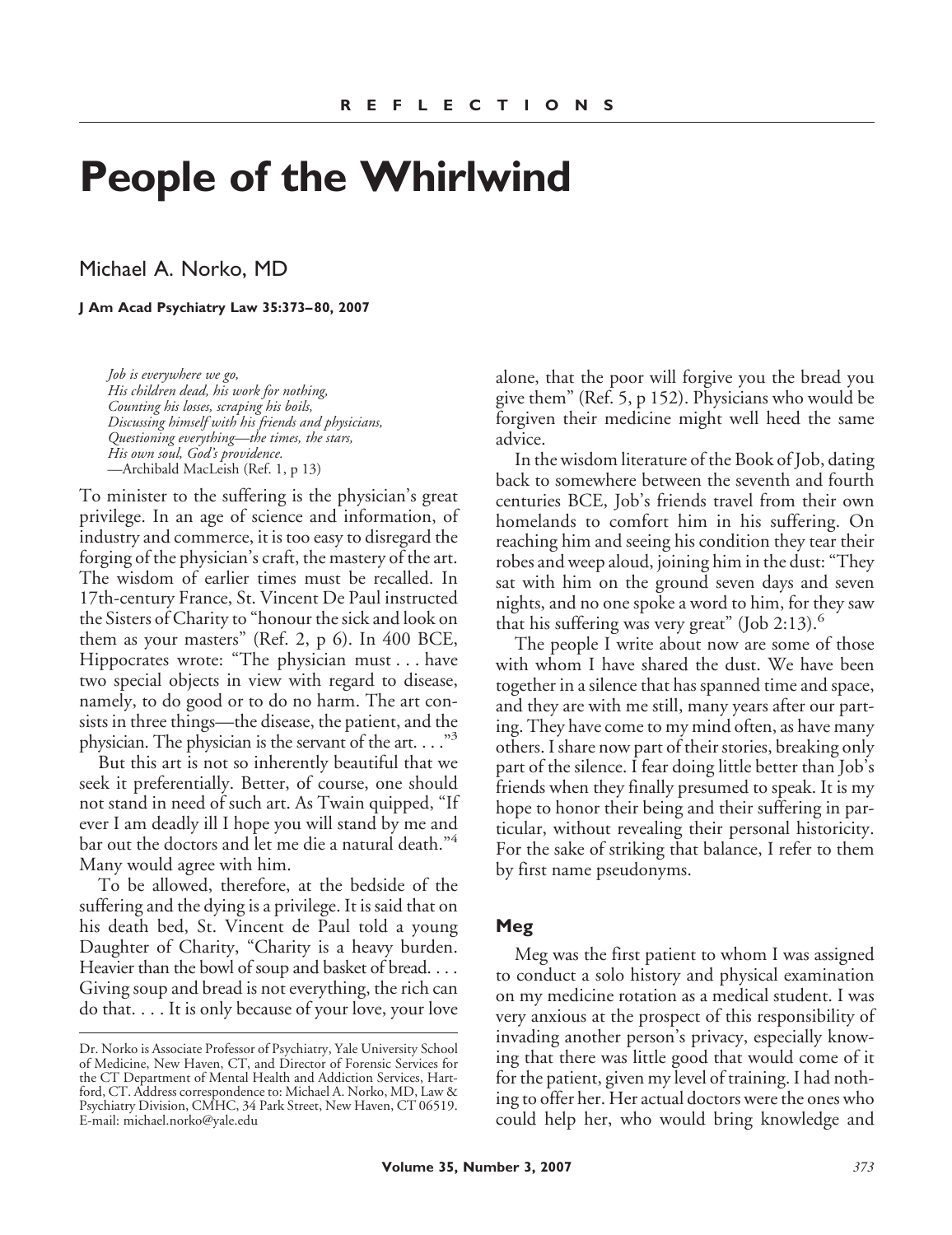experience to the care of her problems. The experience was for my benefit primarily, although looking beyond my anxiety there was at least the prospect that this would be the first of a long series of encounters that would hopefully lead to real help being given to others. But not to Meg!

In part to assuage my anxiety, in part at least not to harm Meg, I had rehearsed over and over my questions, carefully writing them out on the notepad I would take to her bedside. I visualized each of the elements of the comprehensive physical examination, the one that rarely survives early training as we become more focused in our pursuit of physical data and more adept at dynamic hypothesis testing. But in this examination there would be no shortcuts; inexperience makes all things relevant. Poor Meg; she would endure the endless, fumbling investigation of the novice.

The time of our meeting arrived early one afternoon. I engaged the process carefully, deliberately; I hoped that my outer appearance would not convey the inner dialogue of anxiety, questioning, cautioning, and constant nagging not to forget what the next step was to be.

Meg was in the bed closest to the door. She was a young woman, with a pleasant face and a quiet disposition, dressed in a hospital gown, under the covers. She lay there quietly; no television, no book, no visitors. She did not appear to be in any acute pain. The rules of the encounter precluded access to her chart before my evaluation and written documentation. Otherwise, what use would this be as an experience of trying to discover by the encounter alone the nature of the medical problem? I took myself to the *tabula rasa* of our meeting.

Meg accepted with equanimity my introduction and explanation of who I was and why I was there. She displayed a sincere welcoming smile. But she did not express her inner state. Meg was nervous about being in the hospital, about being sick. She did not allow her anxiety to control her response to yet another of a long series of medical encounters in a teaching hospital. Thankful for her demeanor, I began my list of prepared questions.

She was in the hospital because her doctor had found a lump in her breast and suspected it was cancerous. She was to have tests and possibly face surgery, chemotherapy, radiation. None of that future was yet known. She knew the range of possibilities, though. The range included frightening prospects.

We were 10 minutes into the interview, and I was already shaken by Meg's reality. Not a promising start. I already wanted to do something to help her share some knowledge, some experience, some comfort about her prospects. But even her experienced physicians could not do that yet; it was simply too early. It was that terrible moment when the disease process is acknowledged in all its destructive potential, but before there is a plan, a source of hope for recovery. It was the moment when fear has the stage. And I was in the moment of doing my first history and physical—not a position from which to offer comfort.

Not knowing what else to do, I acknowledged the difficulty of her having to wait for news and asked if she would mind if we went through all the rest of my questions. Meg was quite willing to do so; I figured it was at least a diversion from the thoughts to which she would otherwise be left.

We proceeded through the full history and review of systems, to which there were very few positive responses. She had been a healthy young woman, with no cares about her physical health until the routine examination by her doctor. So we moved to the physical examination.

I conducted the examination slowly, so that I could run the visualization in my head of how to perform each step and what step would then follow. I concentrated intently on what I was doing for fear of missing something. In my sensitivity to Meg's situation and her willingness to permit my gaining this experience, I was also intent on not taking any action for granted. Every movement followed a polite request, a softly spoken explanation. I examined her body gently, slowly, thoroughly—not, of course, with the thoroughness of experienced observation, only with the openness and searching of inexperience. Moving from less intimate examination to more intimate examination as I had been counseled, I conducted the breast examination at the end.

Meg had told me that the lump was in her left breast. I began with the right breast, again following textbook procedure. With my patient's guidance, I eventually thought I felt something in the left breast that was different from the surrounding tissue. But I knew that without her help I probably would have missed the finding. What else, then, had I missed? How worthless an examination had this been, I asked myself.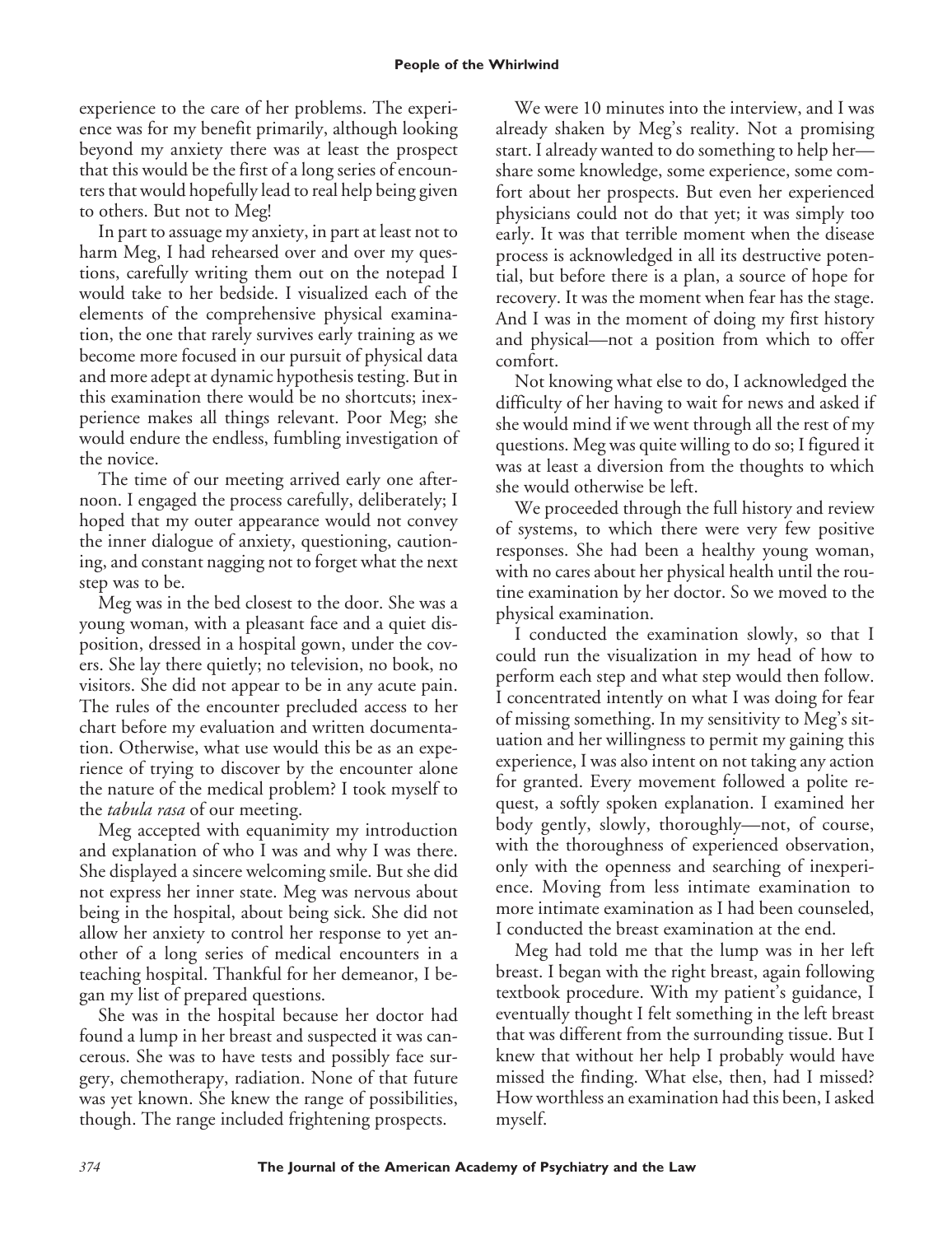#### **Norko**

I gently replaced her gown and the sheets and took a step back from her. I thanked her for allowing me to talk to her and examine her. I told her how helpful it had been to me. I wished her well with her tests and the outcome and prepared to say goodbye to her, feeling somewhat useless and superfluous in the context of her situation.

But Meg sat up and looked me straight in the eyes. She thanked me for having spent so much time with her and for having given her such a thorough examination. She said she had never experienced an examination like that and that she was grateful for it. It had relieved her anxiety to have been examined so carefully and so gently. She felt better and wanted me to know that. Her smile had transformed slightly; it was indeed more natural now, more internal. She was not just trying to comfort me in my anxiety (although she did); she was being open and honest.

I thought about that experience for a long time that day and have thought about it many times since then. The physician's examination is not just data gathering; the doctor is not merely an instrument of probing. Even the mundane examination can be a moment of healing, mediated through respectful touch. I had merely hoped not to get anything wrong. But even my preoccupation with the details of performing the examination had not interfered with the human encounter. The mindfulness and presence of my efforts had allowed me to convey concern and respect, which were received as therapeutic in themselves. What I had worried was too long an intrusion was gladly accepted as time spent caring about the person.

Meg was a gift to me, and the teacher of a treasured first lesson.

## **William**

It was the summer of 1983 when I began my internship at St. Vincent's Hospital in New York City. St. Vincent's is one of the enduring institutions of Greenwich Village and serves a diverse population in a setting that can be charming and boisterous, where people are crowded together among mostly small streets. St. Vincent's was established in 1849 when St. Elizabeth Seton sent four of her Sisters of Charity to New York. (She modeled her Order after St. Vincent De Paul's Order of the Daughters of Charity, establishing it in Maryland in 1809.) During my tenure at St. Vincent's, the position of president of the hospital was still held by a Sister of Charity. She

once received me and my entreaties on behalf of a medical patient who I believed was being discharged prematurely because of an overzealous utilization review nurse in the days when managed care was the newest threat to caring. The patient stayed; the UR nurse apologized for her misplaced zeal.

My first rotation was on the medical service in one of the hospital's older buildings—well-kept, but with its odd corners and uneven rooms. Among my first set of assigned patients was William.

William was an actor, a young man in his prime stricken with AIDS. He was in the hospital being treated for the complications of his still poorly understood illness. He was in a private room where he could be isolated. Outside his room stood a stainless steel table with a pile of protective gear. To enter William's room, one had to don gloves, gown, mask, and cap. Each visit was like a space mission. AIDS was still mysterious and frightening then, evoking images of plague. It was not yet clear whether the disease could be spread by casual contact, so we wore protection. It was only two years earlier that the first cases had been described. During our clinical rotations then in Binghamton, New York, the medical students were rather urgently called into the x-ray reading room one day by the head of infectious disease to review a chest film indicative of this new disorder—the first patient in that community to be so diagnosed.

William was a handsome man, charming and witty, with a broad and warm smile and a cheerful disposition. He was not an anxious person; he had a confident presence, even amid the prospects of a frightening illness. He welcomed me graciously to his room and we quickly developed an easy rapport. I performed my necessary auscultations, checked the status of his thrush, inquired as to his comfort or needs, and then we talked. The latter is what we did mostly.

He told me about his acting career, about the theater in general. He laughed at its follies, but only in a humble self-examination of a craft he loved. He spoke of the gay social scene of the recent past. He shook his head bemusedly recounting the wild parties and the details of the sexual encounters. He spoke of his friends, some of whom he had already lost to this disease, others who were fighting it like him, others who were waiting their turn. It was a despairing time since no one had yet outlasted the illness,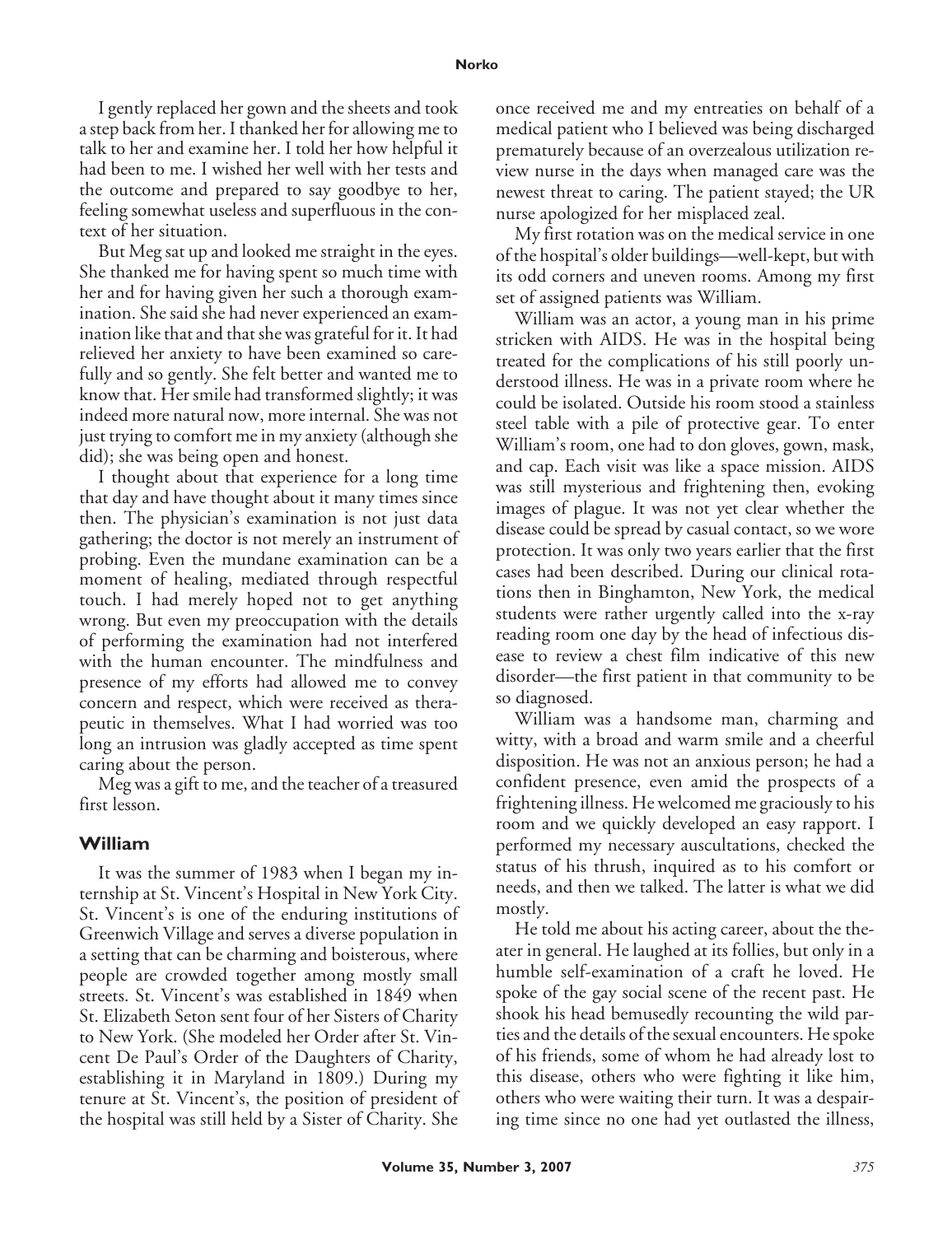and medicine had only its acute treatments of opportunistic infections.

William was in no denial about the gravity of his illness, but he did not dwell on these subjects. The world was a wonderful place to him and he held much interest in it. He wanted to talk about acting and wanted to learn about medicine. He was never at a loss for the next story to tell or the next question to explore.

He was alone in his room most of the time. It was too hard to enter his confinement casually; one had to choose deliberately to be there. There were no cheery greetings, no pillow-fluffing, no casual inquiries into whether there was anything he needed or wanted. The interactions were all carefully purposeful.

Before my rotation on that service ended, the Centers for Disease Control lifted its requirements for glove, gown, and mask for those visiting or working with patients afflicted with AIDS. Only certain procedures required such protections. But health care workers remained cautious and suspicious. The longsleeved yellow gowns with their elastic wrists and the masks we wore over our faces and the gloves we wore to isolate our contact had been our protection against a deadly disease. They had become ritual symbols shielding us from our fears, or perhaps only containing them. And now they were to be abandoned.

But shields are not easily let down. I dropped mine with the defense of reason, trusting in the truth of epidemiology. Without orders to do so, I would not further isolate myself from the people I was called to serve.

William had never seen my face before nor felt the touch of my handshake. The stack of gear remained at his door, and others continued to use them even without the excuse of a medical procedure. But he and I sat and talked, face to face. He had the grace not to be critical of the protections or the shifting policies about their use. He just welcomed our continued meetings. Each new story began with, "Do you have another few minutes?" At some point, he would apologize for keeping me, and shoo me off in a goodhumored way.

Among many other things, William was interested in music and literature and eastern philosophies, and palmistry. He had studied the latter quite earnestly and was genuinely interested in his daily visitor. So he asked if he could read my palm. Since I had not yet been schooled in the wariness of psychotherapy boundaries, I consented (although admittedly it made me a little nervous). He was holding my hand, examining it and forming his opinions, when a nurse appeared at the doorway with a rather forlorn and disapproving look on her face. William chuckled at her, dismissing her disapproval, permitting me to do the same. I do not recall all of his palmist formulation of my life, only the amusement he found in telling me that "money runs through your hands like water." There are still times today when my wife quotes William's comment to me, with much the same expression of amusement.

William never complained. He never bemoaned his fate, though the loss of his friends greatly saddened him. His frightening illness never diminished his living, his interest in being, or his exploration of the world and the people he encountered. He never cursed God or the universe. He went on living.

## **Ellen**

In my next rotation, I was assigned to a more modern building of the hospital, one that evoked more science, and uniformity, and sterility, like many modern health care environments. What transformed that environment into a healing milieu was the tone set by the nursing staff. There patients received very human caring, and interns could learn a great deal about the art of medicine. It was there that I was introduced to Ellen.

I was on call the evening that a nurse called me to see Ellen. It was after visiting hours had ended and the floor was quiet. The nurse told me that Ellen was dying of her metastatic cancer and wanted to see a doctor. By her tone and the look of concern in her face, she conveyed that Ellen was quite close to death. She was in need of a physician's ministration. That's all I knew. And of course, I doubted whether my ministration was the thing she needed or that it could be helpful in any real way.

I introduced myself to Ellen in my standard manner, but already with a heightened sensitivity. Ellen was a young middle-aged woman. She was physically weak, but not outwardly scarred or debilitated by her illness. Despite her hospital attire and surroundings, she possessed an elegant grace and a calm, peaceful demeanor. Like the other persons by whom I had been touched in my early training, she welcomed me warmly, though weakly, inviting me to sit in the chair by her bedside. She thanked me for coming to see her, but stopped without offering a further complaint or request. After a moment's pause, I asked if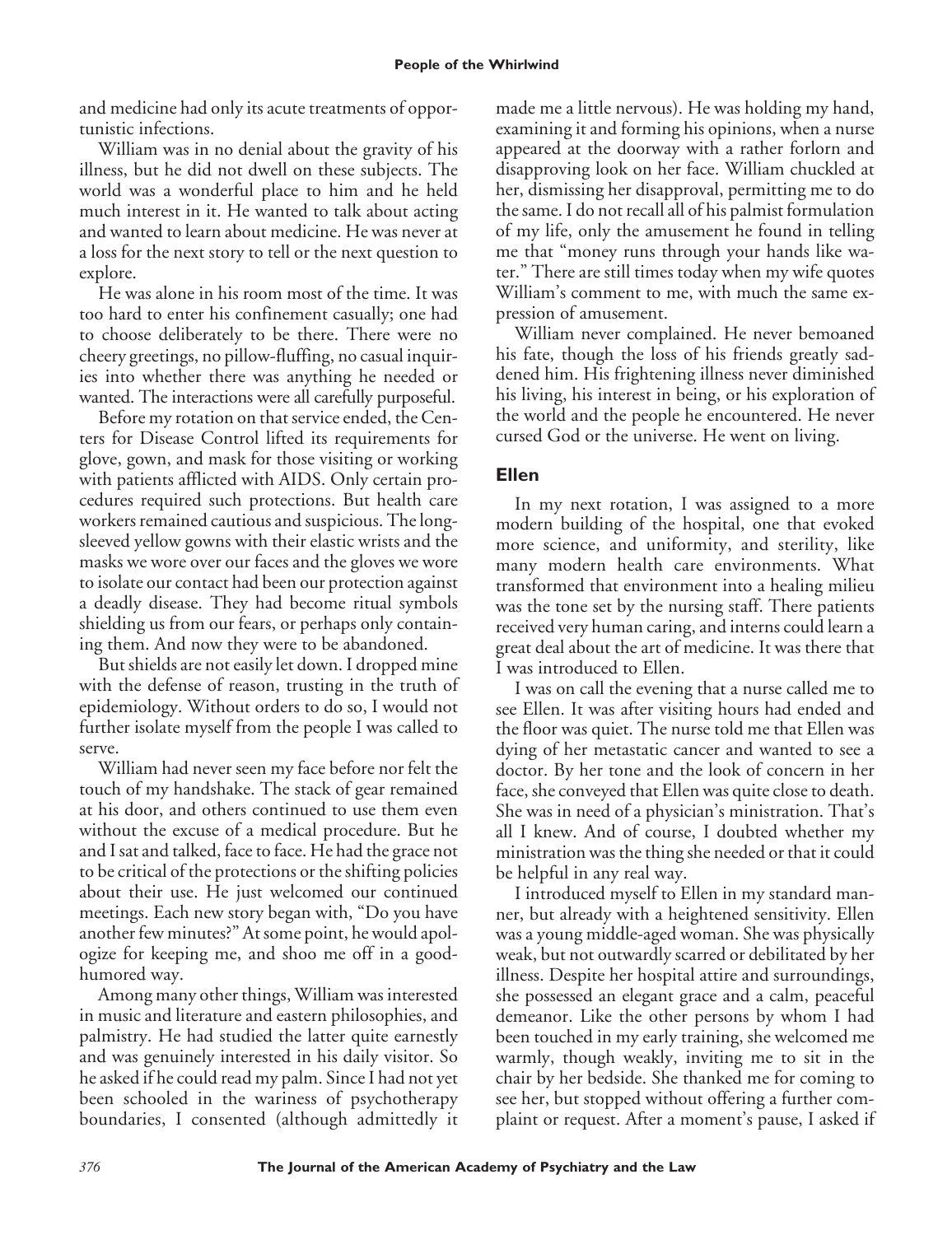she needed something. Was she in pain? Did she need any medication? No, she was not in any great pain. She was just a little lonely, and a little frightened, and wanted to talk, if I wasn't too busy. Of course I wasn't, and so we talked.

She explained a bit about her illness and how she had come to be in the hospital. Her illness had raged quickly and too quietly through her interior. She had not been burdened with platitudes or false promises by her doctors; she knew she was actively dying. She did not rage at her death; she accepted it with quiet courage. But she was not ready to stop relating to other people; hence, her call for the anonymous doctor who was available.

Ellen did not want to dwell on her life or her illness. She did not want to be focused on herself in this end time. For some reason, she wanted to know about me: where I was from, who my family had been, why I had chosen medicine, why I was at St. Vincent's. She explored my attitudes about patient care, about people. She wanted to know how the work of training and the work of medical care affected me—whether I was the better for it or not.

This went on for some time, and I answered all her questions as well and as honestly as I could. We spent about an hour together. She was pleased with our conversation and had become absorbed in it, such that her questions and comments were filled with an energy that belied her underlying illness.

I, too, had enjoyed our conversation. I am normally not comfortable talking about myself this way and would never presume to do so with a stranger. I had merely followed the course of the path she set for our time together.

Ellen's final comment to me was, "You should write." I did not say anything, but my face must have expressed doubt or questioning, a nonverbal "huh?" "Yes, write. You should do it. You have to do it." She took my hand, and pressed, "Will you?" Yes, I assured her, not knowing how or when or what.

Then Ellen invited me to take my leave. She was tired, she said, and would go to sleep. We released our hands, exchanging mutually warm and tender smiles, and said goodbye.

Sometime in the early morning, the same nurse called me again to tell me that Ellen was now dying. I arrived at her room to see her unconscious, her skin marked everywhere with the bleeding out of her capillaries, her breaths sporadic and paroxysmal. The nurses had attached a cardiac monitor to her; her heart beats were also irregular. And they were slowing.

"What do we do?" I asked the nurse. Nothing. Watch and wait. The nurse taught me about agonal heartbeats. The beats would become slower still, and eventually stop. I sat on the edge of Ellen's bed, and picked up her hand again as I watched the monitor and her dying breaths. After a few minutes, I had to leave to attend to others. Less than an hour later, the nurse called me again to tell me that Ellen had passed and I had to come pronounce her death.

I knew Ellen for one hour of her life, for one hour of my life. She has been with me ever since. All these years later, I am finally keeping my promise to her, in my small way honoring her life and what she gave to me that summer night in 1983.

#### **John**

I call him John, but already that is a pretense. I did not know his name. I did not know him. John was a homeless man I encountered one day during my residency in psychiatry at St. Vincent's. I did not encounter him clinically. Nor did I even encounter him personally.

It was a sunny day in the spring, warm enough to be comfortable outdoors in shirt sleeves. I walked out of the hospital to get lunch at a little delicatessen on Seventh Avenue. John was sitting on the ground near the intersection of Seventh Avenue and 12th Street, his back up against the brick wall of the corner pharmacy. He was probably middle-aged, but looked older, his clothes layered and stereotypically tattered. He wore a crumpled hat and had long and unkempt facial hair. His head was down. He was not watching passers-by, nor begging for money. He had no cardboard sign asking for help. He was just sitting there, alone, on a busy corner. An angle of sunlight was upon him, with the sun now high overhead.

Another homeless person lying on the sidewalk. Another anonymous face in a sea of anonymity, but this one, like so many others, unengaged in the walk of life. It was not possible to face this every day without some feelings of guilt, but also not possible to be the Samaritan to each of these lost souls. One could only halfheartedly rely on the availability of various social services in the community to rationalize walking past these people each and every day.

Hours later, I once again had to cross 7th and 12th to go to my outpatient appointments in another building. John was still sitting there, in that same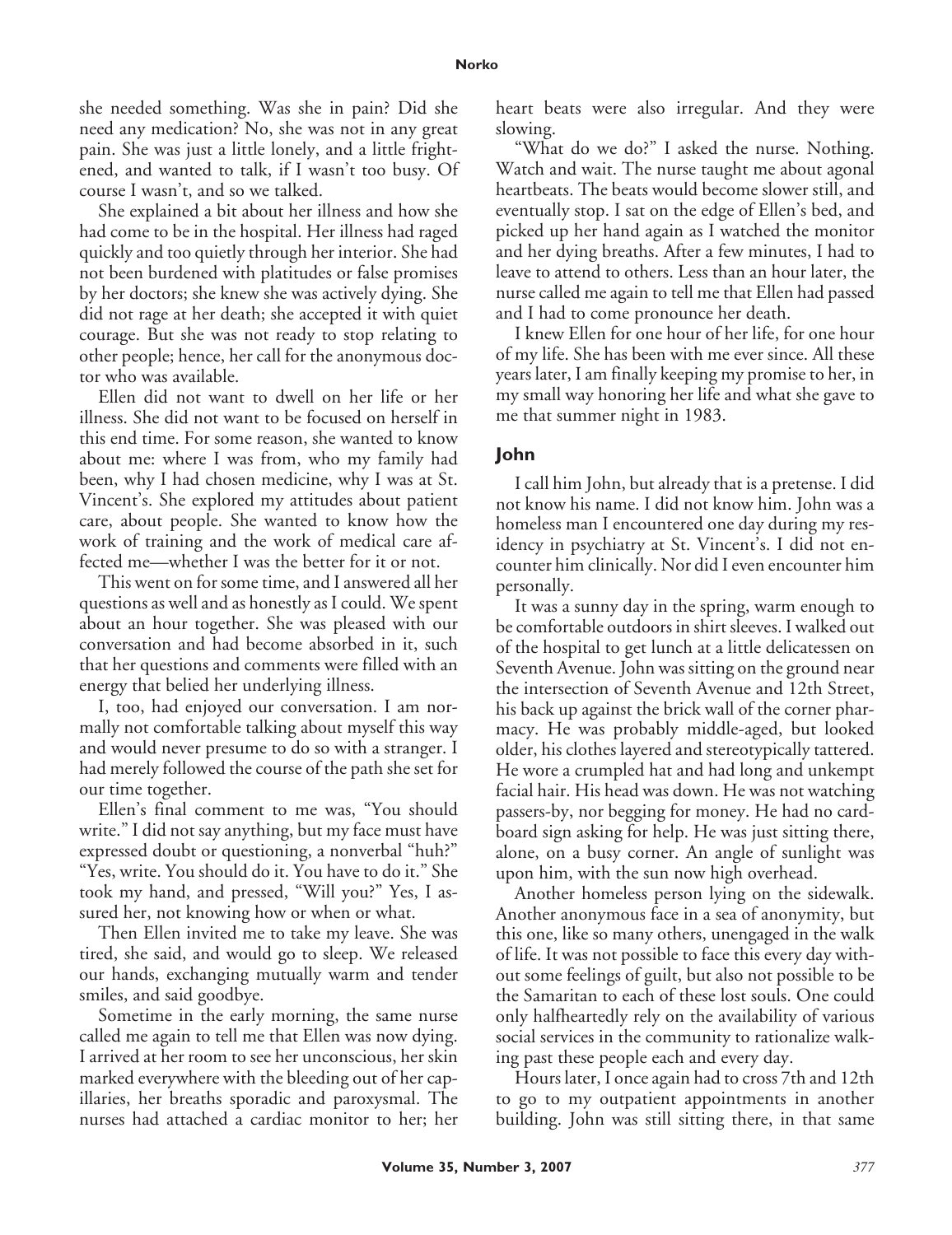spot. He must have had a tough night, I thought. And I went about my business of outpatient psychotherapy.

At the end of the day, I walked back across the street to the residents' lounge. John was no longer there. Another day sleeping in the sun on a busy sidewalk, another night to be spent wandering. A shame.

"Did you hear?" another resident greeted me immediately in the lounge. "That man was dead."

Many of us had seen him lying there all day. We all knew who "that man" was. There had been something different about him, but not so different that it prompted any attention.

John died alone, while hundreds of people passed by him, lying a hundred yards from the entrance to the emergency room of a fine medical center. While he suffered in his urban Gethsemane, we all slept in the busy-ness of our daily lives.

It was most likely a police officer who finally approached him. It might have been a brusque, "Hey, buddy, move along," or a gentler, "Hey, buddy, you okay?" There's no way to know. Neither is there any way to know what brought John to that state or what took his life.

What can be known is the terrible irony of John's death in the shadow of a great medical center founded for charitable care and the pain of knowing that I, and so many others, walked by him during his hour of death—and did nothing. It is a haunting knowledge.

# **Charles**

A couple of years after completing my forensic psychiatry fellowship and beginning my career as an attending psychiatrist in our state's maximum security psychiatric hospital, I was led to do private work in a series of death penalty cases throughout the south. In each of these cases, I was retained by a death penalty resource center attorney in the phase of postconviction relief, during which new attorneys with more resources at their disposal looked for errors and omissions in the original trials of individuals on death row. Often those omissions involved an absent or minimal investigation of mental health factors that might have mitigated the original sentence or, more rarely, warranted a new trial on guilt.

My first experience with this work was in one of the states of the "death belt." The prison was an old structure that held many hundreds of inmates. A guard escorted me through the labyrinth of corridors

and steel gates leading to the death row section of the prison contained deep within its structure. After crossing more antechambers and passing through more security checks, I was brought into the cell block of death row.

This space was like a plate from Piranesi's etchings, *Le Carceri* (The Prisons).<sup>7</sup> Although this structure was more modern than Piranesi's 18th-century images of lofting and imposing stone dungeons, it had no less of its sweeping drama or foreboding chill. Row upon row of barred cells lay on top of one another, directing the eye upward. The cells were like open cages, stacked high to the ceiling. The noise inside was deafening, with one man shouting louder than the next to be heard by another. On the ground floor were some showers and a telephone, each enclosed by another cage of steel, each only slightly bigger than an upright coffin. When prisoners were allowed to shower or use the phone, they were brought out of their cells and placed in these locked enclosures, in full view and hearing of everyone else.

Off to the corner of this ground floor was a small, enclosed area huddled under a stairwell, with a single door. This was where I would conduct my interview. I was told that this was the area used for professional visits and for church services.

It was a dark room, with a damp cement floor. Water dripped from pipes overhead and found its way into gutters at the base of the walls. Around the walls were three old wooden benches. In the center of the room a single light bulb hung from its cord, the only illumination in this dank and windowless room. There were two old school desk chairs, the kind with the metal frames and the fixed wooden writing surface; on one of them, the writing surface was missing. I sat in the chair with the whole desk, took out my pad, and waited for the guards to bring Charles to me.

I had already read much of his history, gathered by his new law firm. He was raised in squalor in a vermin-infested home with no plumbing, where human excrement littered the floor. His mother was severely disturbed psychiatrically and drank alcoholically. Her behavior toward him was bizarre and frightening.

Charles was drinking beer by his grade school years and using marijuana and LSD before grammar school. He was seriously abused both within and outside of his home. By the time he reached adulthood, he had learned to stay drunk or high most of the time.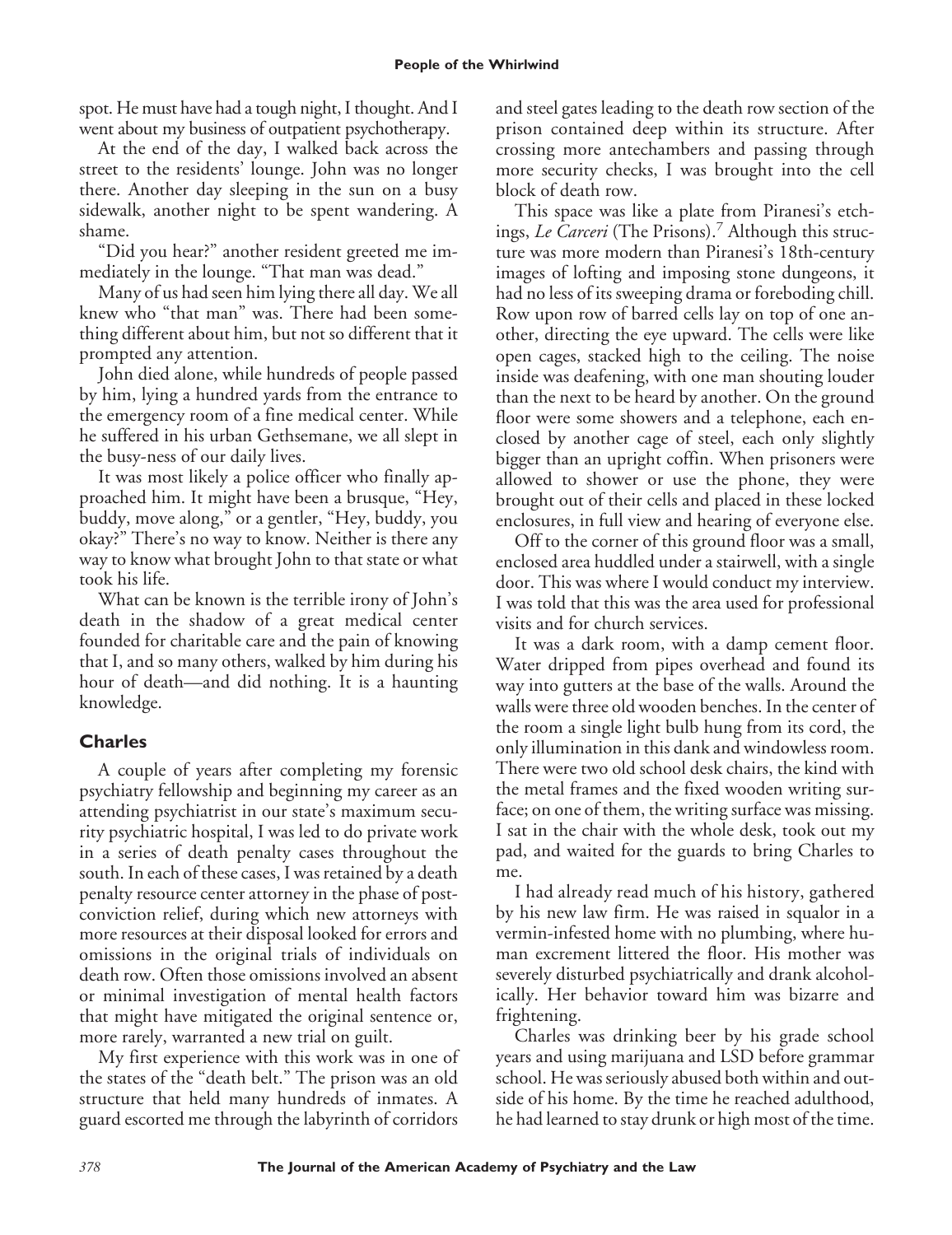He arrived with a guard, without shackles. The guard directed him into the room, closed the door and took his post on the other side. Charles was a thin man with long hair and beard, dressed in his own street clothing, looking older than his years. He greeted me pleasantly and remained friendly throughout our meeting, though not really connected to our encounter. He was permitted to smoke in this setting, which he did nearly continuously.

What animated Charles were his beliefs, which were grandiose and delusional. He interpreted ordinary and unrelated events as bearing special significance for him. He believed he had special powers and expressed beliefs in his own divinity or holy-man status. He was not easily diverted from his own rambling ideas and preferred them to answering specific questions about his life and actions. He had little interest in his imprisonment or death sentence; he believed he would be delivered from these forces in a kind of apocalyptic victory.

In his many writings, he referred to scripture repeatedly and incoherently with great passion and conviction. He spoke fervently of God's power and wrath, which would right all injustice. Chapter and verse references from the Bible were scattered about the pages of his letters without connection or explanation. When he did draw inferences, they were thoroughly idiosyncratic and illogical.

Charles was clearly suffering from a serious mental disorder. The weight of collateral informants and court transcripts confirmed the span of this disorder through the years back to his trial, arrest, and the years before.

Even with all the evidence of his long-standing psychosis, he was treated as if his decisions to reject his attorneys' advice through many court proceedings were made knowingly and intelligently. None of the evidence of his mental condition brought any relief from his death sentence.

Charles was a man of God, trapped in his own private and psychotic religion. He was a man who had had next to nothing all his years. He did not rail against his imprisonment, nor did he question God's judgment. He knew that God would deliver him.

Charles was like Job turned inside out, a man whose suffering was obvious to others, but mostly hidden from his own perception. Officially, that suffering was counted as irrelevant and without meaning.

### **Epilogue**

Elihu enters the story of Job at its end. He is impatient and angry with Job and his friends: the former for pressing his claims against God, the latter for their inability to comfort Job with any true answers to his suffering. But through six chapters of further speech, Elihu seems to do little better. At the end of his monologue, Elihu announces to Job, "The Almighty—we cannot find him" (Job 37:23).<sup>6</sup> That point having been established, God makes his appearance:

Then the LORD answered Job out of the whirlwind. . .  $($ Job 38:1). $<sup>6</sup>$ </sup>

But as frustrating as a psychotherapist, God answers Job's questions only with more questions:

"Where were you when I laid the foundation of the earth?

Have the gates of Death been revealed to you, or have you seen the gates of deep darkness?

Where is the way to the dwelling of light, and where is the place of darkness, that you may take it to its territory and that you may discern the paths to its home? (Job  $38:4,17,19-20.6$ 

As Daniel Berrigan has interpreted this passage, "God rejects every attempt on the part of humans, even the most favored, to win a clue as to the divine Intent. Job, for all his dogged virtue and forbearance and fidelity, is granted no exception. Nor are we." (Ref. 8, p 313).

In the face of the unyielding mystery of suffering, Job's friends retreat to the comfort of their religious orthodoxy. In medicine, we often retreat to the orthodoxy of our science, which holds no more satisfactory meaning than the rhetoric of Job's counselors. We must recall that all who suffer are people of the Whirlwind. Those who minister to them must do better than Job's friends. And they must be forgiven their ministry.

*Blow on the coal of the heart And we'll see by and by*... *We'll see where we are. The wit won't burn and the wet soul smoulders. Blow on the coal of the heart and we'll know*... *We'll know*... —Archibald MacLeish (Ref. 1, p 153)

#### **Acknowledgment**

The author wishes to gratefully acknowledge David Michalek (visiting artist and lecturer at Yale Divinity School) for the impetus for this paper and for his generous encouragement.